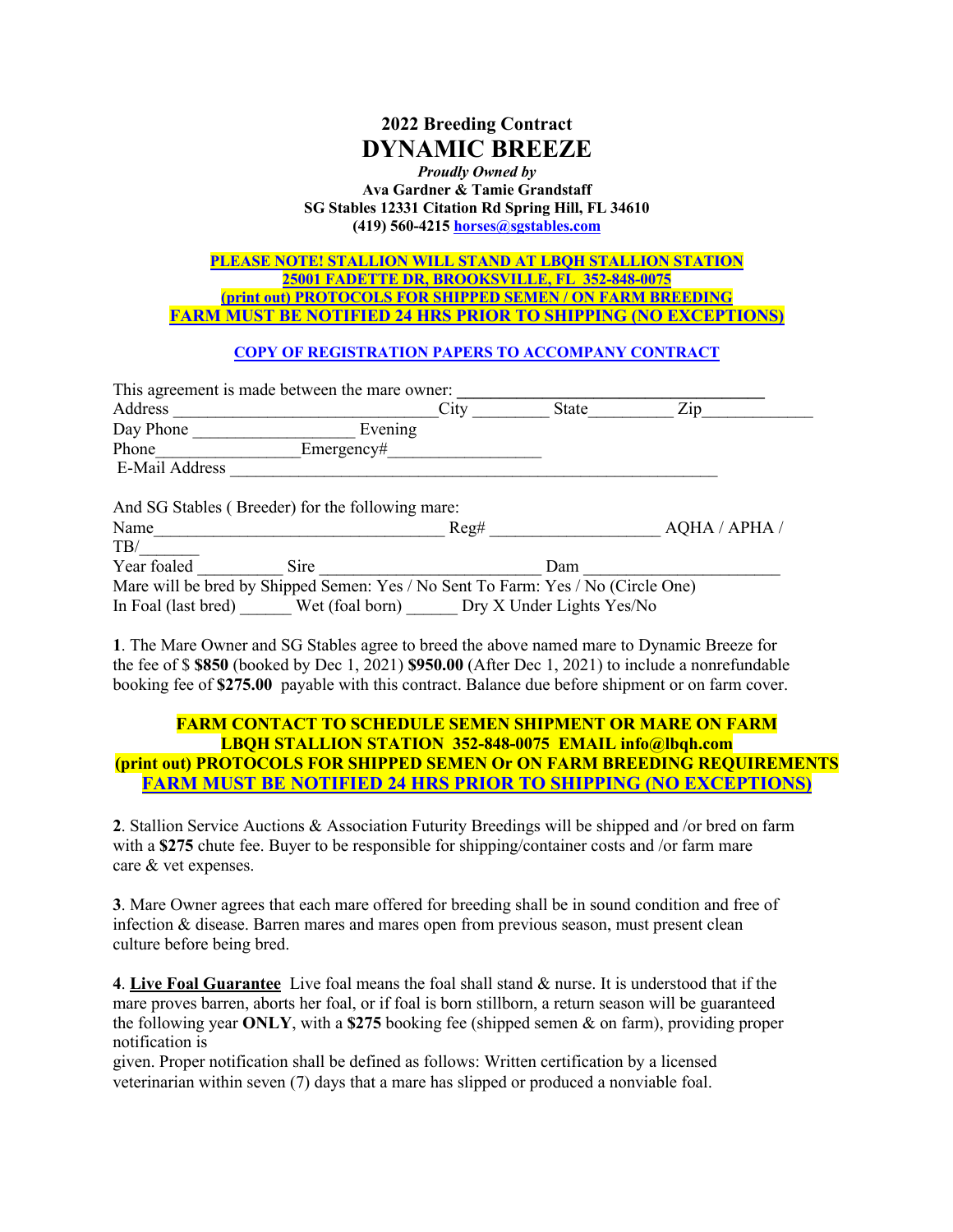Mare must be checked in foal by Mare Owners veterinarian within 30  $\&$  90 days of Shipment or leaving the breeding farm.

Must have proof of Rhinopneumontis vaccinations at 5, 7 & 9 months are required. Failure to do so will void the Live Foal Guarantee.

**5** The breeding season for this contract shall be **FEB 15, 2022 – JULY 15, 2022**

**6 Waiver Of Liability** The Breeder agrees to diligently try and settle the above named mare and shall have sole discretion of determining the best method of breeding such mare. Should Breeder believe at time of breeding, that ensuing breeding of mare would detriment to the health, welfare, and safety of the stallion or attendants, he has the right to refuse breeding. Breeder and their representatives and /or agents shall not be held responsible in any manner, including without limitation any losses, damages (direct or indirect), consequential or otherwise, for the failure of the mare to be bred to the stallion.

**7** It is further agreed that should the stallion die, be sold by owners, or become unfit for service before covering the above named mare, or if the above named mare dies during the breeding season, Mare Owner will receive a refund for the paid breeding fees, less the non- refundable booking deposit.

**8** A Foal Registration Certificate will be issued to Mare Owner after all expenses are paid in full and upon notification of the birth of the foal.

**9** Accounts over ten (10) days past due shall be assessed a late fee of two percent (2%) per month on the outstanding balance.

**10** This agreement shall be binding upon the parties hereto, their heirs, successors and personal representatives, and shall be governed in accordance with the laws of the **STATE OF FLORIDA**.

## **11 Cooled Shipped Semen/ Ranch Breeding – IMPORTANT INFORMATION (print out) PROTOCOLS FOR SHIPPED SEMEN AND/OR ON FARM BREEDING REQUIREMENTS FARM CONTACT- LBQH STALLION STATION- 25001 Fadette Dr, Brooksville, Fl 34601 Phone 352-848-0075 Email info@lbqh.com**

# **FARM MUST BE NOTIFIED 24 HRS PRIOR TO SHIPPING (NO EXCEPTIONS)**

**\_\_\_\_\_\_\_\_\_\_\_\_\_\_\_\_\_\_\_\_\_\_\_\_\_\_\_\_\_\_\_\_\_\_\_\_\_\_\_\_\_\_\_\_\_\_\_\_\_\_\_\_\_\_\_\_\_\_\_\_\_\_\_\_\_\_\_\_\_\_\_\_\_\_\_\_\_\_\_\_\_**

## **12. CONTACT PERSON FOR SHIPPING (Name & Phone) Veterinarian or other**

# **SHIPPING ADDRESS:\_\_\_\_\_\_\_\_\_\_\_\_\_\_\_\_\_\_\_\_\_\_\_\_\_\_\_\_\_\_\_\_\_\_\_\_\_\_\_\_\_\_\_\_\_\_\_\_\_\_\_\_\_\_\_\_\_\_\_\_\_**

# **HOLD AT FEDEX & ADDRESS**

**12**. Additional Conditions: \_\_\_\_\_\_\_\_\_\_\_\_\_\_\_\_\_\_\_\_\_\_\_\_\_\_\_\_\_\_\_\_\_\_\_\_\_\_\_\_\_\_\_\_\_\_\_\_\_\_\_\_\_\_

## PLEASE CONTACT US IF YOU HAVE ANY ADDITIONAL QUESTIONS OR NEED ANY ADDITIONAL INFORMATION

 $\mathcal{L}_\text{max} = \frac{1}{2} \sum_{i=1}^n \mathcal{L}_\text{max} = \frac{1}{2} \sum_{i=1}^n \mathcal{L}_\text{max} = \frac{1}{2} \sum_{i=1}^n \mathcal{L}_\text{max} = \frac{1}{2} \sum_{i=1}^n \mathcal{L}_\text{max} = \frac{1}{2} \sum_{i=1}^n \mathcal{L}_\text{max} = \frac{1}{2} \sum_{i=1}^n \mathcal{L}_\text{max} = \frac{1}{2} \sum_{i=1}^n \mathcal{L}_\text{max} = \frac{1}{2} \sum_{i=$